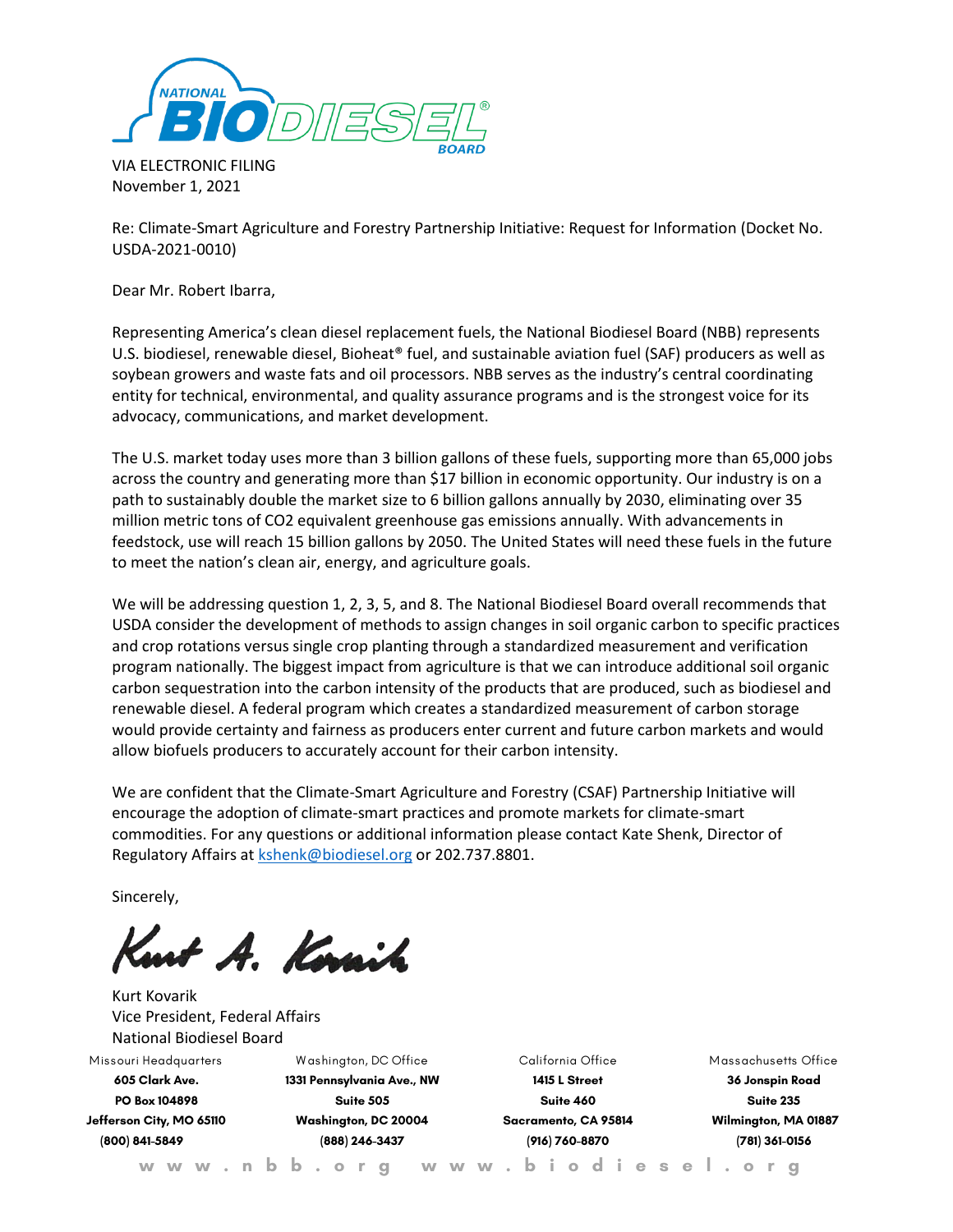### **1. How would existing private sector and state compliance markets for carbon offsets be impacted from this potential federal program?**

A federal program which creates a standardized measurement of carbon storage would provide certainty and fairness as producers enter current and future carbon markets and would allow biofuels producers to accurately account for their carbon intensity. Any assistance for biofuels producers to calculate and report their emissions in a consistent manner through private sector and state compliance markets, while providing biofuel producers with the information they need to make an environmental claim, reinforcing the treatment of biofuels and biogenic carbon, and providing consumers additional information on the products they purchase would be welcome. A common understanding of climate smart farming practices will further aid in the marketing of agricultural commodities, helping biofuel producers clearly demonstrate the sustainable growth and harvest of their feedstock.

The National Biodiesel Board supports commodity producers participating in both a federal program for their sustainable actions while also participating in private sector and state compliance markets. Participating in one or the other should not supersede the other but rather provide a standardized measurement to use throughout. Participating in a USDA program should not detract or compete with private markets that are already driving growth for soybean growers or make farmers ineligible for private options.

# **2. In order to expand markets, what should the scope of the Climate-Smart Agriculture and Forestry Partnership Program be, including in terms of geography, scale, project focus, and project activities supported?**

The scope of the Climate-Smart Agriculture and Forestry Partnership Program should seek to establish a historic baseline of soil organic carbon (SOC) levels, measure existing SOC levels, verify practices that store additional carbon, and facilitate the trade of carbon credits from producers to the best markets. We recommend that USDA collect data on levels of soil organic matter nationally. While this is often done for purposes of individual research projects, a more transparent and robust public dataset will help accelerate widespread deployment of agricultural practices and new crops that can increase levels of soil organic matter.

The focus on creating a standardized method would allow for regular evaluation of soil organic carbon levels nationally. This will allow state, federal, and voluntary frameworks to better incent and reward farmers for incremental improvements, particularly for producers who have historically adopted practices that increase levels of soil organic carbon. Additionally, it will allow other agencies, such as Department of Energy and Environmental Protection Agency, to determine the life cycle emission reduction of many biofuels more accurately, including biodiesel and renewable diesel.

## **3. In order to expand markets, what types of CSAF project activities should be eligible for funding through the Climate-Smart Agriculture and Forestry Partnership Program?**

While determining what project activities it will support in this process to expand markets, USDA should consider the development of methods to assign changes in soil organic carbon to both specific practices and crop rotations, rather than the current approach which tends to evaluate a single crop's impact on changes in soil organic carbon. It is vital that USDA support research that helps all producers accurately assess the quality and success of both the CSAF Partnership Program as well as private market opportunities.

Additionally, programs to quantify winter annual low-carbon oilseeds, such as CoverCress, Carinata, and Camelina, should be eligible for funding. Currently, these winter annual oilseeds that are a climate smart